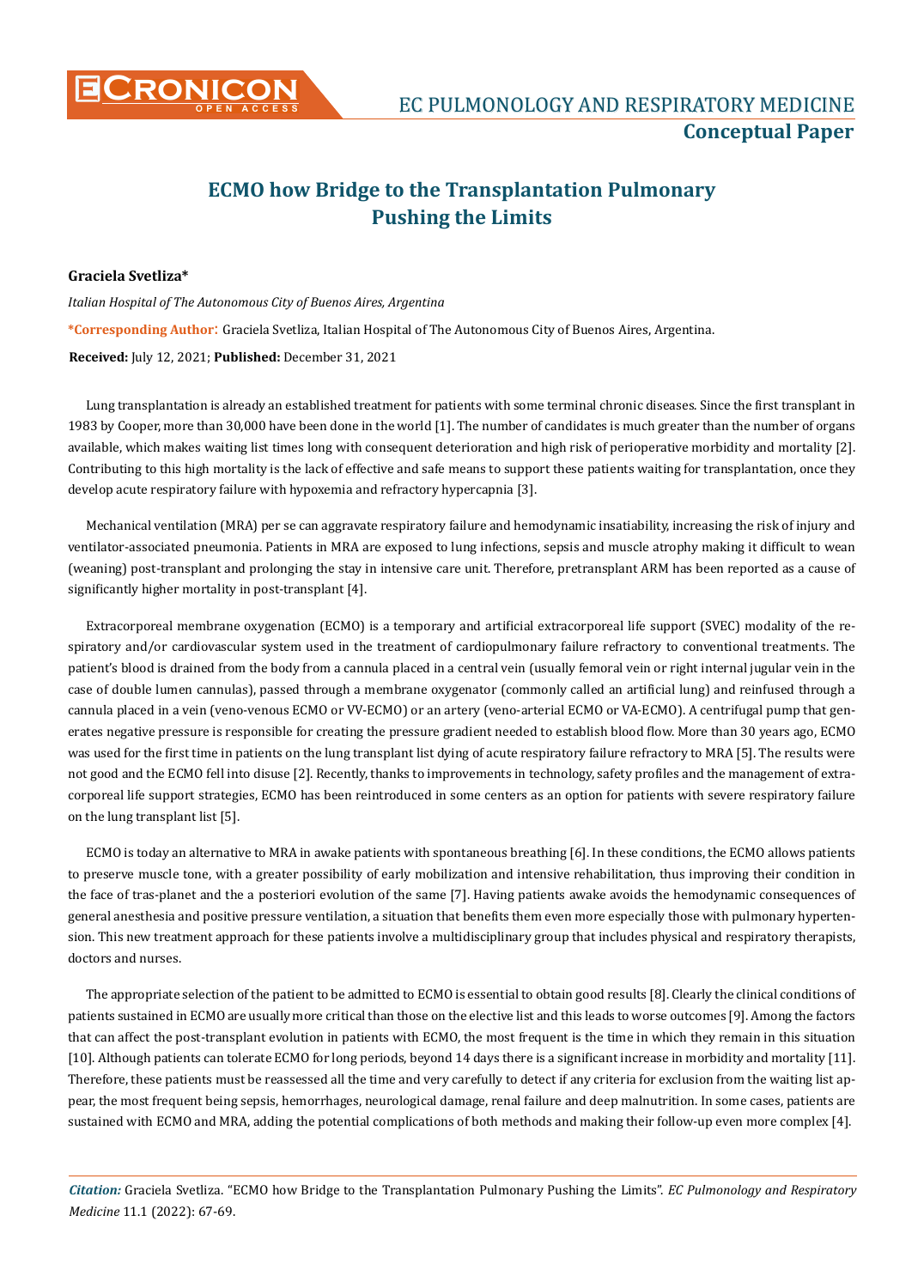In this interesting article by Dr. Bertolotti., *et al*. the authors describe their experience in a retrospective cohort. In their five-year analysis they demonstrated the benefits of using extracorporeal life support in 23 critical patients on the list or candidates for lung transplantation. Of these 23 patients, 15 were accepted for transplantation and of these, half died on the waiting list. The time in which these patients remained in SVEC was between one to three weeks and those who arrived at the transplant had 85% survival at 30 days, although most of them had prolonged hospitalization since they were "severely ill and weakened". The authors comment that one of the challenges has been the 8 patients who, having been placed in SVEC, had to be removed due to futility of the same. I agree from my personal experience on the difficulty of the situation for the treating group and for the family. In medicine it is easier to place a treatment than to remove it. The authors also give a very good description of the lesson learned: from 2010 to 2012 only 20% arrived at the transplant under SVEC while from 2013 to 15% 60% arrived. While the number of patients is small, this marks the favorable impact on the learning curve.

Without any doubt, a pre-transplant SVEC plan should be carried out in programs with a high volume of annual transplants, as in this case. The Extracorporeal Life Support Organization recommends that ECMO should be used in centers that implement it in a minimum of six cases per year [12]. However, there are some considerations that must be taken into account: the median time on the waiting list in emergency in our country is long: 4.8 months [13] and the costs of these interventions are very high, hence the selection of patients who enter ECMO as a bridge to transplantation must be very careful. As the authors mention, only a little more than 1% of patients in the world arrive at transplantation under these conditions.

## **Bibliography**

- 1. Christie JD., *et al*[. "The Registry of the International Society for Heart and Lung Transplantation: Twenty-eighth Adult Lung and Heart-](https://pubmed.ncbi.nlm.nih.gov/21962018/)Lung Transplant Report–2011". *[The Journal of Heart and Lung Transplantation](https://pubmed.ncbi.nlm.nih.gov/21962018/)* 30 (2011): 1104-1122.
- 2. Diaz-Guzman E., *et al*[. "The evolution of extracorporeal life support as a bridge to lung transplantation".](https://journals.lww.com/asaiojournal/fulltext/2013/01000/The_Evolution_of_Extracorporeal_Life_Support_as_a.2.aspx) *ASAIO Journal* 59 (2013): [3-10.](https://journals.lww.com/asaiojournal/fulltext/2013/01000/The_Evolution_of_Extracorporeal_Life_Support_as_a.2.aspx)
- 3. [Hoeper MM and Granton J. "Intensive care unit management of patients with severe pulmonary hypertension and right heart failure".](https://pubmed.ncbi.nlm.nih.gov/21700906/)  *[American Journal of Respiratory and Critical Care Medicine](https://pubmed.ncbi.nlm.nih.gov/21700906/)* 184 (2011): 1114-1124.
- 4. Mason DP., *et al*[. "Should lung transplantation be performed for patients on mechanical respiratory support? The US experience".](https://www.jtcvs.org/article/S0022-5223(09)01258-6/fulltext) *The [Journal of Thoracic and Cardiovascular Surgery](https://www.jtcvs.org/article/S0022-5223(09)01258-6/fulltext)* 139 (2010): 765-773.
- 5. Strueber M. "Bridges to lung transplantation". *[Current Opinion in Organ Transplantation](https://pubmed.ncbi.nlm.nih.gov/21897243/)* 16 (2011): 458-461.
- 6. Javidfar J., *et al*[. "Extracorporeal membrane oxygenation as a bridge to lung transplantation and recovery".](https://pubmed.ncbi.nlm.nih.gov/23312979/) *The Journal of Thoracic and [Cardiovascular Surgery](https://pubmed.ncbi.nlm.nih.gov/23312979/)* 144 (2012): 716-721.
- 7. [Ambrosino N and Makhabah DN. "Comprehensive physiotherapy management in ARDS".](https://pubmed.ncbi.nlm.nih.gov/23306398/) *Minerva Anestesiologica* 79 (2013): 554- [563.](https://pubmed.ncbi.nlm.nih.gov/23306398/)
- 8. Shafii AE., *et al*[. "Growing experience with extracorporeal membrane oxygenation as a bridge to lung transplantation".](https://pubmed.ncbi.nlm.nih.gov/22929896/) *ASAIO Journal* [58 \(2012\): 526-529.](https://pubmed.ncbi.nlm.nih.gov/22929896/)
- 9. Toyoda Y., *et al*[. "Efficacy of extracorporeal membrane oxygenation as a bridge to lung transplantation".](https://pubmed.ncbi.nlm.nih.gov/23332185/) *The Journal of Thoracic and [Cardiovascular Surgery](https://pubmed.ncbi.nlm.nih.gov/23332185/)* 145 (2013): 1065-1070.
- 10. Orens JB., *et al*. "Pulmonary Scientific Council of the International Society for Heart and Lung Transplantation: International guidelines for the selection of lung transplant candidates: 2006 update–a consensus report from the Pulmonary Scientific Council of the International Society for Heart and Lung Transplantation". *The Journal of Heart and Lung Transplantation* 25 (2006): 745-755.

*Citation:* Graciela Svetliza. "ECMO how Bridge to the Transplantation Pulmonary Pushing the Limits". *EC Pulmonology and Respiratory Medicine* 11.1 (2022): 67-69.

68